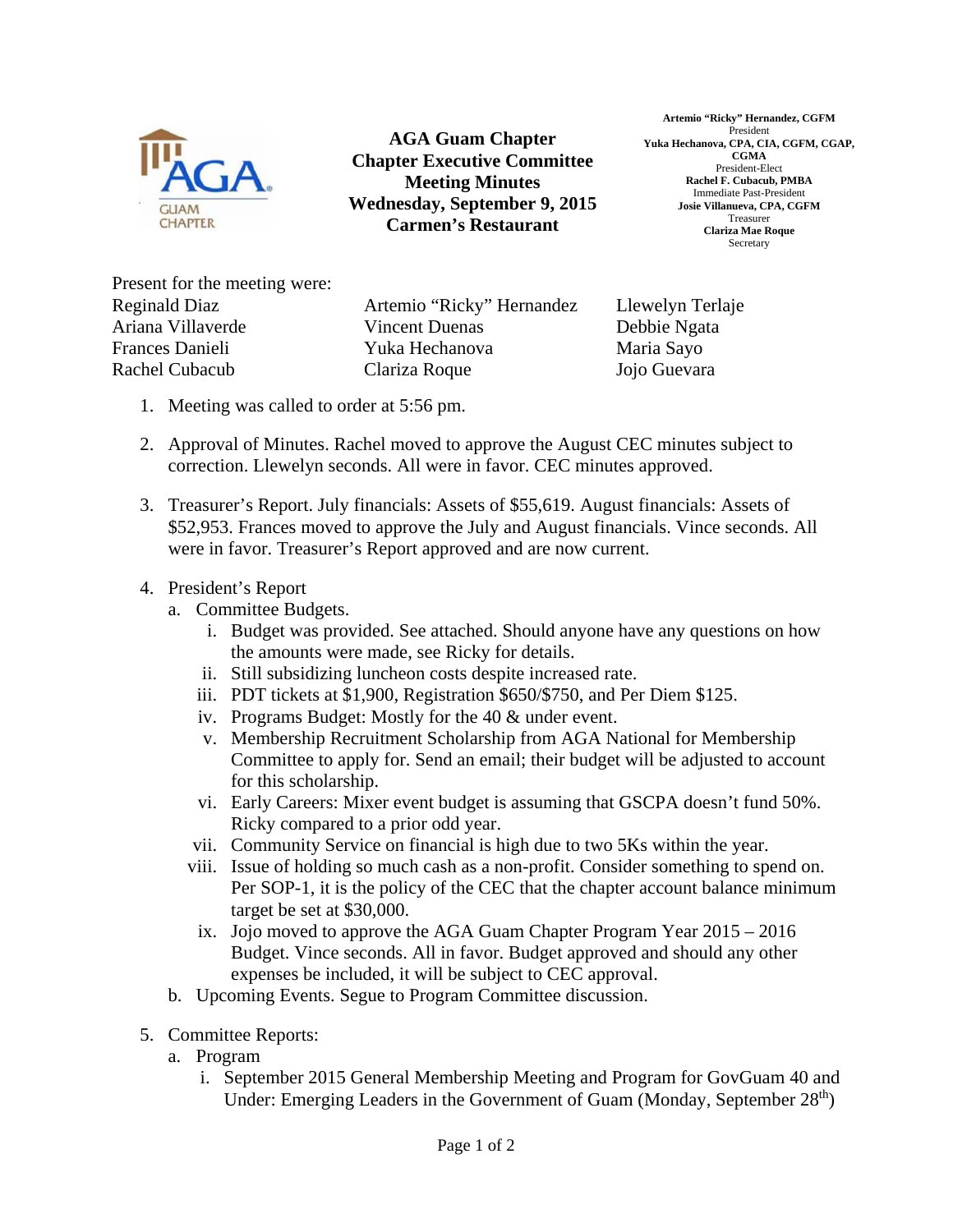- Presenting John Phillips Award and  $45<sup>th</sup>$  Anniversary Guam Chapter.
- Inviting 110 winners anticipating an additional  $40/50$ . If the honorees bring a non-AGA member as a guest, full price for lunch.
- Booklet draft is 95% done. Letters needed from distinguished individuals. Editorial committee going through bios.
- The meeting will be two hours and booklet will be presented there.
- $\bullet$  By Friday, all notices will be sent out and RSVP is due by September 18<sup>th</sup>.
- Requesting a letter from John Homan for the publication.
- Video montage.
- b. Education. Webinar plans for September or October.
- c. CGFM. In communication with other members for a study group.
- d. Membership
	- i. Member Anniversary Announcements. John Phillips will be celebrating his 45 years as a member of AGA. Ask Jason to do a segment for this.
- e. Early Careers. High School Essay Competition in January. Will work with Doreen.
- f. Accountability. CCR Release by September  $30<sup>th</sup>$ . Ricky and Yuka still reviewing.
- g. By- Laws. Still in review.
- h. Community Service
	- i. Coastal Clean-up on September  $19<sup>th</sup>$  at Matapang Beach
	- ii. October: BOG Get Smart on October 15<sup>th</sup>
	- iii. November: Island Thanksgiving. Looking for donations to feed the homeless with turkey, red rice, potato salad, and dessert. Frances has already reserved a time slot for AGA. Might be November 15<sup>th</sup>.
	- iv. December: Bell-Ringing and 2<sup>nd</sup> Annual Christmas Charity Raffle for St. Dominic's elderly. Work with St. Dominic's to see what the elderly need and will raise funds.
	- v. Tax clinic. Need to bring materials such as printer and software. Working with UOG and DRT for Tax Clinic.
	- vi. 5K scheduled for June 24, 2016; \$100 deposit for Chamorro Village. Start working on the permits with DPW.
- i. Newsletter & Website. Committee pages clearer. Hopefully convert to Mail Chimp for Newsletter. Mail Chimp announcement for September meeting with press release.
- j. Scholarship. Hoping to get a write-up by September. Need more applicants by November. Close-out by December.
- k. Awards. Each committee chair to create a write-up for their committee. Taling said to send her any activities that are AGA-related for points.
- 6. Other Matters
	- a. Pacific Rim Chapters. Billy Morehead 4-month trainings during Summer 2016. Considering a shared cost among the islands or organizations. Consider lodging fee and no speaker fees. This is not budgeted, but open to discussion.
- 7. Adjourn Meeting. Yuka moved to adjourn the meeting. Jojo seconds. All were in favor. Meeting was adjourned at 7:00 pm.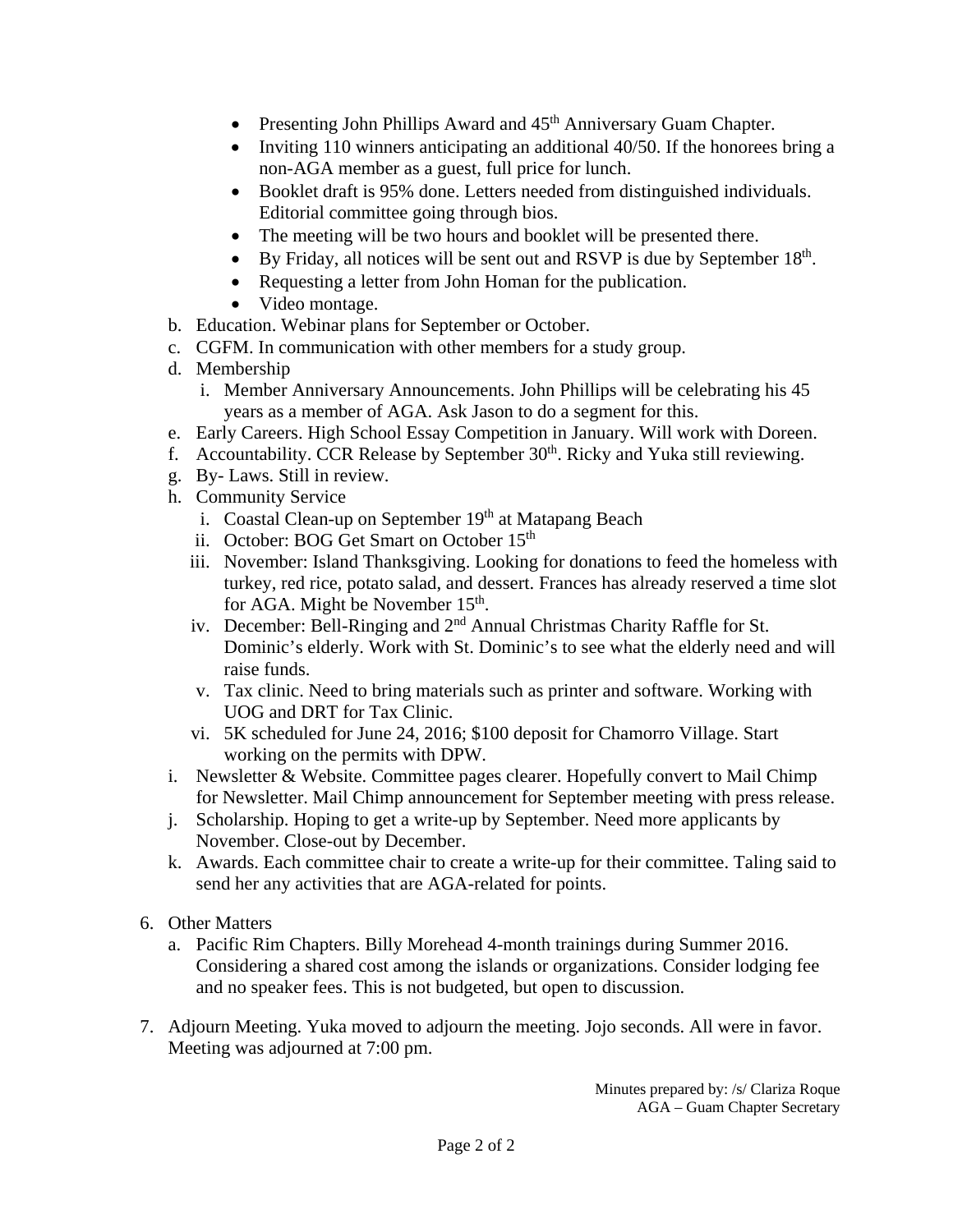

## **Program Year 2015 - 2016 Budget**

PY 2014-2015 Program Year 2015-2016 **Committee Net Revenues Expenses Net** Administration **(\$12,952)** \$6,720 \$21,600 **(\$14,880)**  Programs **\$0** \$2,500 \$4,000 **(\$1,500)**  Membership **\$848** \$1,000 \$1,500 **(\$500)**  Accountability **\$0** \$0 \$500 **(\$500)**  CGFM **(\$1,132)** \$750 \$4,465 **(\$3,715)** Community Service **\$11,300** \$13,000 \$13,425 **(\$425)**  Early Careers **\$0** \$0 \$2,000 **(\$2,000)**  Education **\$25,013** \$4,050 \$2,550 **\$1,500 (\$99)** \$0 \$199 **(\$199)**  Communications Scholarship **(\$4,000)** \$0 \$5,000 **(\$5,000) Total** \$18,978 \$28,020 \$55,239 (\$27,219)